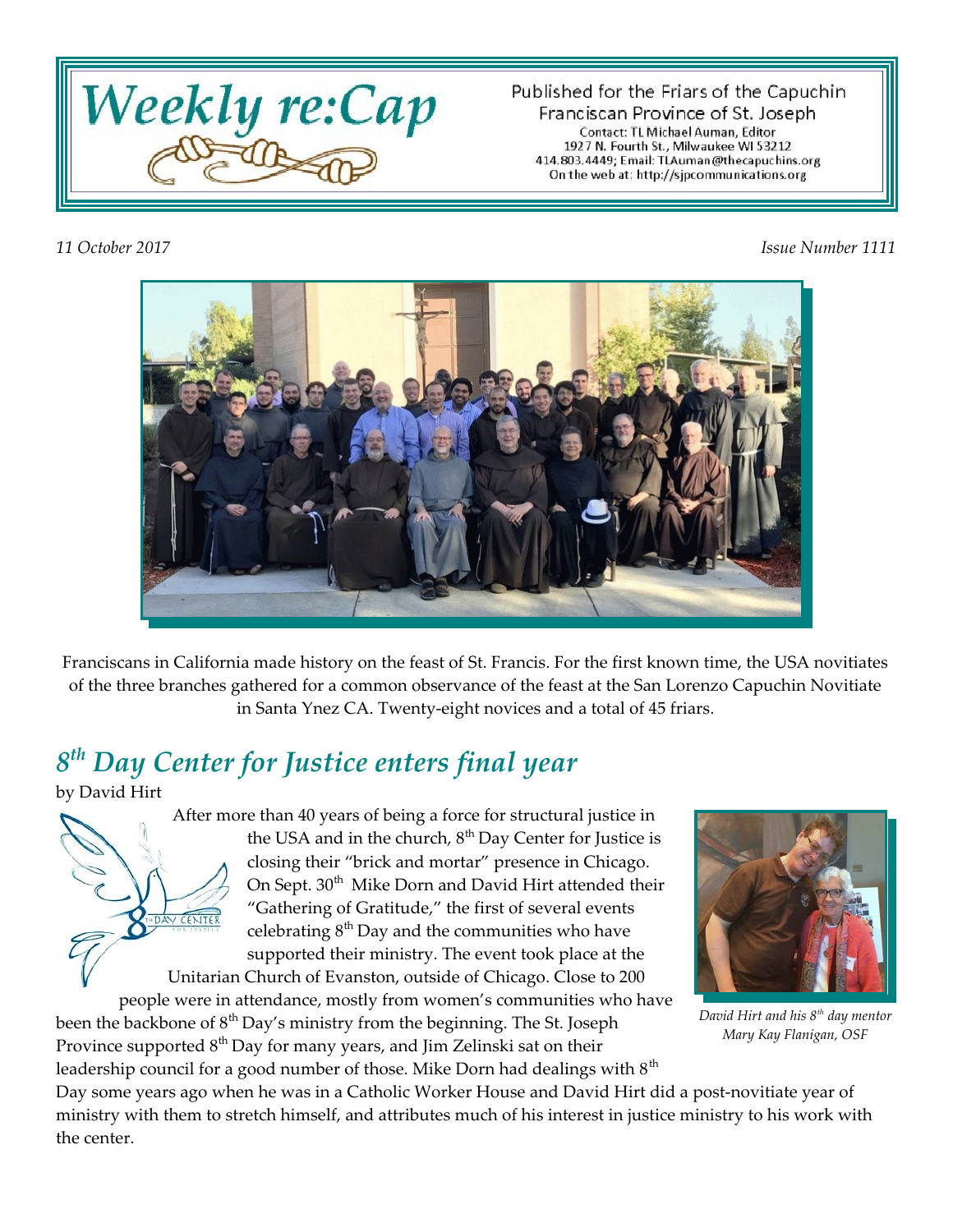While  $8<sup>th</sup>$  Day is closing their offices in a year, they will continue to do work as individuals and as a group. They will again be present at the School Of the Americas Watch, held this year in Nogales, Arizona. Marcia Lee, Fred Cabras, and David Hirt will also be headed to Nogales this November for that protest. Over the next year they will be giving what resources they have in ways that honor their history and mission. The "Year of Gratitude" will end in the summer of 2018 with a celebration for sponsors and partners. For more information you can go to the 8<sup>th</sup> Day website at<http://8thdaycenter.org>, and read the official announcement of their closing at <http://8thdaycenter.org/news-from-8th-day/>. Any friar interested in going to Nogales should contact Marcia Lee for information.

## *A decade later*

#### by Javier Rodriguez



*Javier Rodriguez*

The New Sanctuary Movement (NSM) of Voces de la Frontera in Milwaukee is partying, celebrating 10 years since its foundation. Just three days after beginning my ministry at Voces, on September 9 over 50 friends gathered together to mark the  $10^{th}$ anniversary of the movement.



It's beautiful to see how people from different countries, cultures and religious beliefs unite to defend and protect the rights of immigrants. This deserves to be celebrated and recognized at this time when the rights of these people are being greatly affected. And what better way to celebrate this than with a table at the banquet.

In the mix of delicious food and great music, NSM recognized the contribution of its members and volunteers that have made it possible for the movement's continued service to Wisconsin's immigrants for the past decade. Among those recognized were the Cap Corp members, who have helped to build this program in the last 10 years, including Sam Singleton-Freeman who is still part of Voces' staff.

A lot of immigrants have benefitted from the movement throughout the past decade. And our province should be proud of its influence within the movement, through the participation of Cap Corps, friars and postulants. I have been in this ministry for only a month now; however, I see how much the Capuchin family is appreciated and loved in NSM and Voces. So, this should be an occasion for us to celebrate as well.

I just hope and pray that God may bless me with the wisdom to continue that legacy the Capuchins have cultivated in Voces and among the amazing immigrants it serves. I pray for God's guidance on how to contribute and support those who are persecuted only because they were born outside of the United States. I would like to invite you to also meditate on how you can contribute and support a solution for this issue within our communities and our country.

*[Ed. note: Javier Rodriguez is a postulant for the St. Joseph Province]*

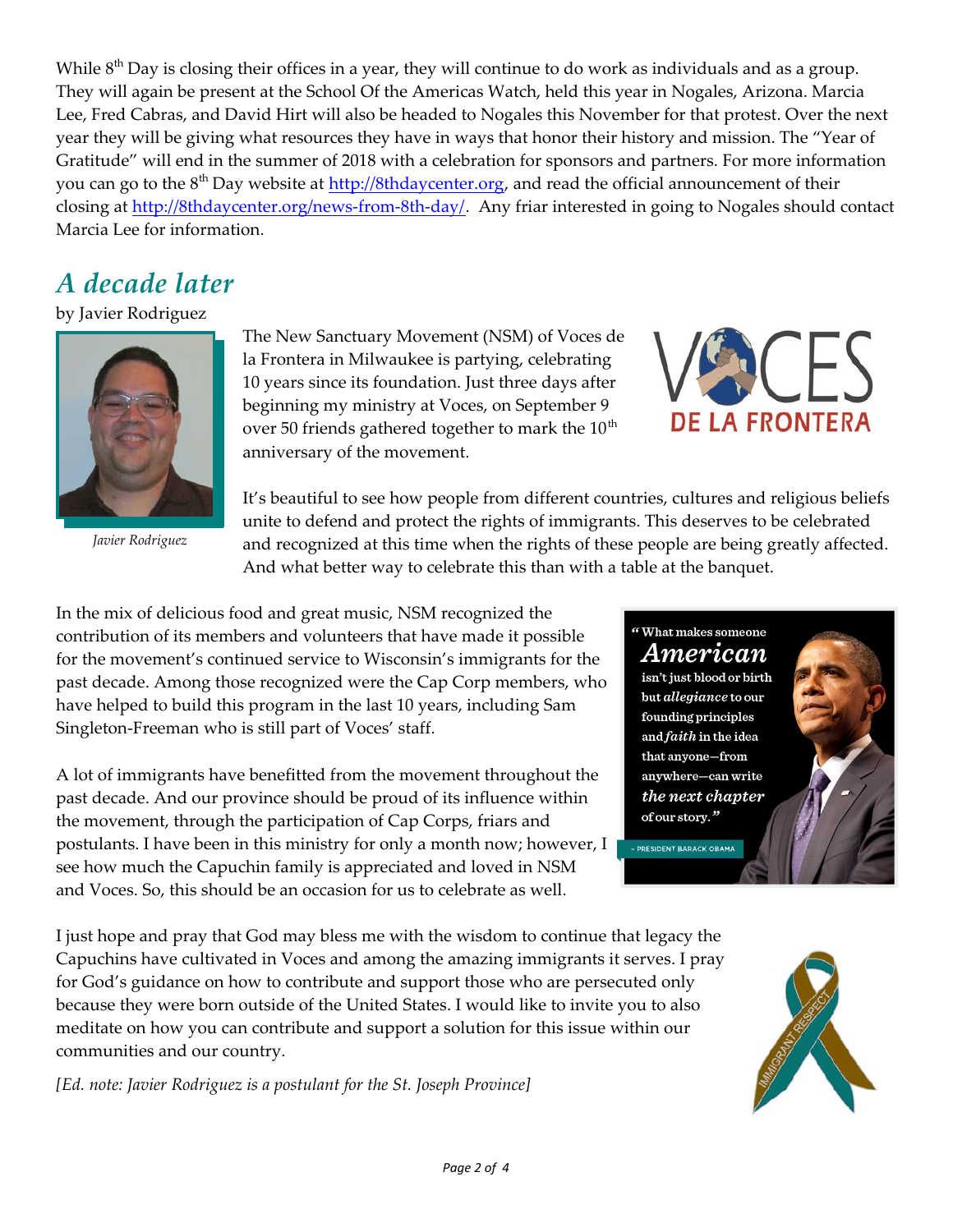

## *A reflection on the legacy of Vatican II*

October  $11^{th}$  will mark the  $55^{th}$  anniversary of one of the most important events in the modern history of the Catholic Church. On that date, in 1962, John XXIII opened the Second Vatican Council, trusting that the Holy Spirit would "blow through it with a fresh breeze of renewal.

Over 2500 bishops approved documents meant to enrich our spirituality and make the church ever more relevant. The "Pastoral Constitution on the Church in the Modern World" mandated that the church (read = "we") must work to meet the needs of all of our brothers and sisters throughout the world, most especially those who

suffer from poverty and racism. The phrase "reading the signs of the times" was commonly heard as a result of the council.

"God intended the earth and all that it contains for use of every human being and people. … Since there are so many people in this world afflicted with hunger, this sacred Council urges all, both individuals and governments, to remember the saying of the Fathers: 'Feed the man dying of hunger, because if you have not fed him you have killed him' " (No. 69).

"It is our clear duty, then, to strain every muscle as we work for the time when all war can be completely outlawed by international consent" (No. 82).

Over the past 54 years, the world has been the beneficiary of Vatican II. The laity, religious men and women, and the clergy have seriously read the signs of the times in order to discern how we must act as Christians. It behooves us to take another look at the council documents, for we *still* need to read the signs of the times.

# *"Laudato Sí, my Lord for Sister Death"*



In 2010, Bob Udulutsch buried his brother, Irvin, in a casket Bob constructed initially for himself. Since that time, he's been back at it preparing for his own demise. His latest creation is made from corrugated cardboard from a local grocery store. The interior features burlap and Capuchin habit material. "It's about 99% biodegradable," he says, indicating that the only metal used were 6 nails and 24 screws used to hold open the lid! Bob has received requests from others to make caskets, but he thinks this will be the last one. "All the way through, I had a deep sense of joy and peace and calmness," he said. "Did it help me face my own mortality? I think so."

*[Ed. note: The above was culled from an article by Duke Behnke of the "USA Today Network," published in the Appleton Post-Crescent]* 

*"Praised be You, my Lord through Sister Death, from whom no one living can escape."*